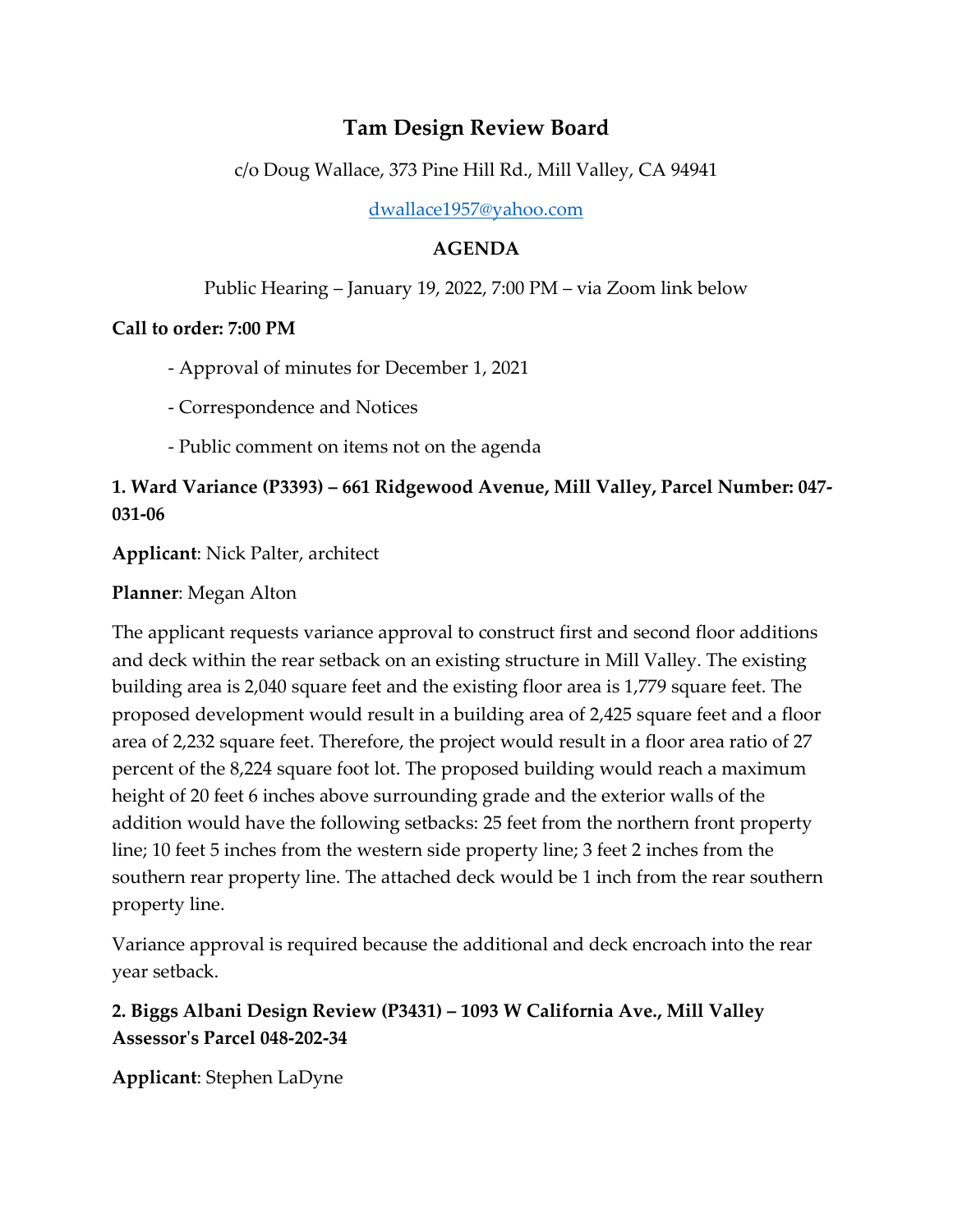#### **Planner**: Joshua Bertain

The applicant requests Design Review approval to construct a series of retaining walls that would create multiple terraces in the rear yard of a property developed with an existing single-family residence in unincorporated Mill Valley. The proposed development would result in a floor area ratio of 30 percent on the 7,508 square foot lot. The proposed retaining walls would range from 4 feet in height, to a maximum height of 7 feet above surrounding grade and would maintain the following minimum setbacks: 62 feet from the eastern front property line, 1 foot from the southern side property line, 0 feet from the northern side property line, and 1 foot, 6 inches from the western rear property line. Various site improvements would also be entailed in the proposed development, including an Accessory Dwelling Unit, pool, decks, play area, and an outdoor patio.

Design Review approval is required pursuant to 22.20.052 (Retaining Wall Standards) because the project entails outward facing retaining walls that are greater than four feet above surrounding grade.

## **3. Peace Lutheran Church Tentative Map (P3461) - 205 Tennessee Valley Road, Mill Valley, Parcel Number: 052-062-05**

**Applicant**: Jon Shattuck

#### **Planner**: Megan Alton

The applicant is requesting Tentative Map approval to divide a developed 182,400 square foot lot into two lots in Mill Valley. The subject property is accessible via Tennessee Valley Road. Parcel 1 is proposed to be 61,800 square feet and would include a church, parking lot, and a playground. Parcel 2 is proposed to be 120,600 square feet and would include one structure. The property is governed by the RA-B1 zoning designation.

Tentative Map approval is required because the project entails the subdivision of 182,400 square foot lot into two lots.

#### **4. Preparation of 2022-24 Biennial Report**

Board discussion of FY 2020-22 accomplishments, and goals and key initiatives for FY 2022-24.

### **5. Recruitment for Board seat to be vacated in March 2022**

Board discussion of potential candidates to recommend to Board of Supervisors.